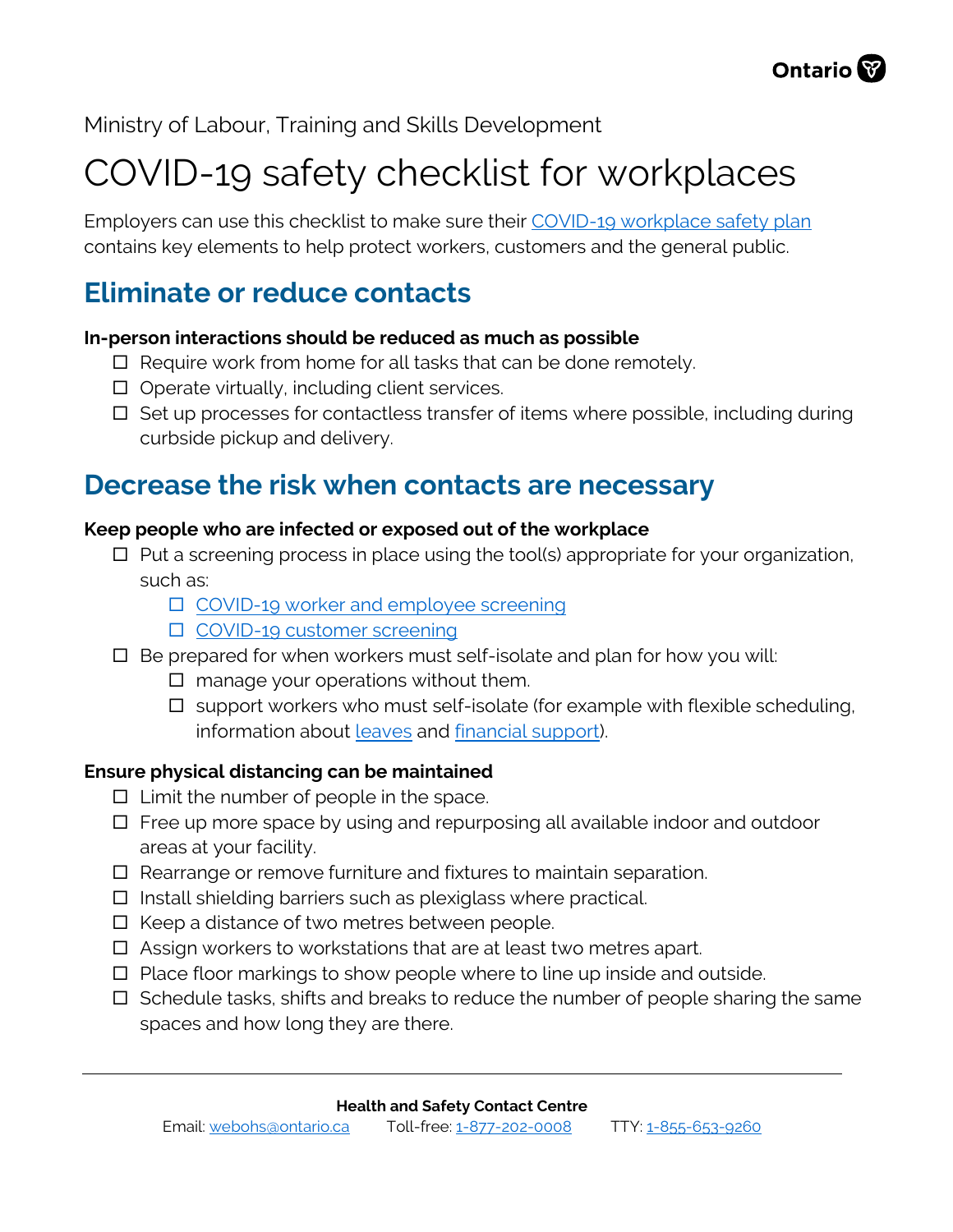

#### **Use masks**

- $\Box$  Provide instruction and supervision to ensure all workers wear masks properly and consistently, including rules for while eating and drinking.
- □ Select [appropriate masks for your workers.](https://www.ontario.ca/page/using-masks-workplace)
- □ Ensure clients/patrons/public wear masks properly and consistently.
	- □ Consider providing or selling masks to those who don't have one.
	- $\square$  Instruct supervisors on how to enforce masking.
- $\Box$  Provide service in alternative ways to customers who cannot wear a mask.
- Ensure workers wear appropriate COVID-19 personal protective equipment (PPE) for all tasks where the worker is or may be within two metres of an improperly or unmasked person.

#### **Increase fresh air**

- □ Maintain ventilation systems according to manufacturer's instructions.
- Adjust systems to increase the amount of fresh air and reduce recirculation.
- $\Box$  Keep windows and doors open as much as possible, weather permitting.
- □ Use outdoor spaces whenever possible.

#### **Promote cleaning and disinfection**

- □ Schedule cleaning/disinfecting of high-touch surfaces, common areas and shared items.
- $\Box$  Specify products to be used for cleaning and disinfection and train workers on their safe use and disposal.
- $\Box$  Provide access to soap and water and alcohol-based hand sanitizer.
- $\Box$  Require everyone to clean their hands before entering the workplace.
- □ Require workers to clean their hands frequently and whenever needed.

# **Have a plan and communicate clearly**

#### **Communicate**

- □ Post [signage](https://www.ontario.ca/page/resources-prevent-covid-19-workplace#section-4) for workers and others about:
	- $\Box$  physical distance (including decals, arrows etc.)
	- $\square$  capacity limits
	- $\square$  screening and self-assessment
	- □ wearing masks
	- □ breaks
	- $\square$  hand hygiene